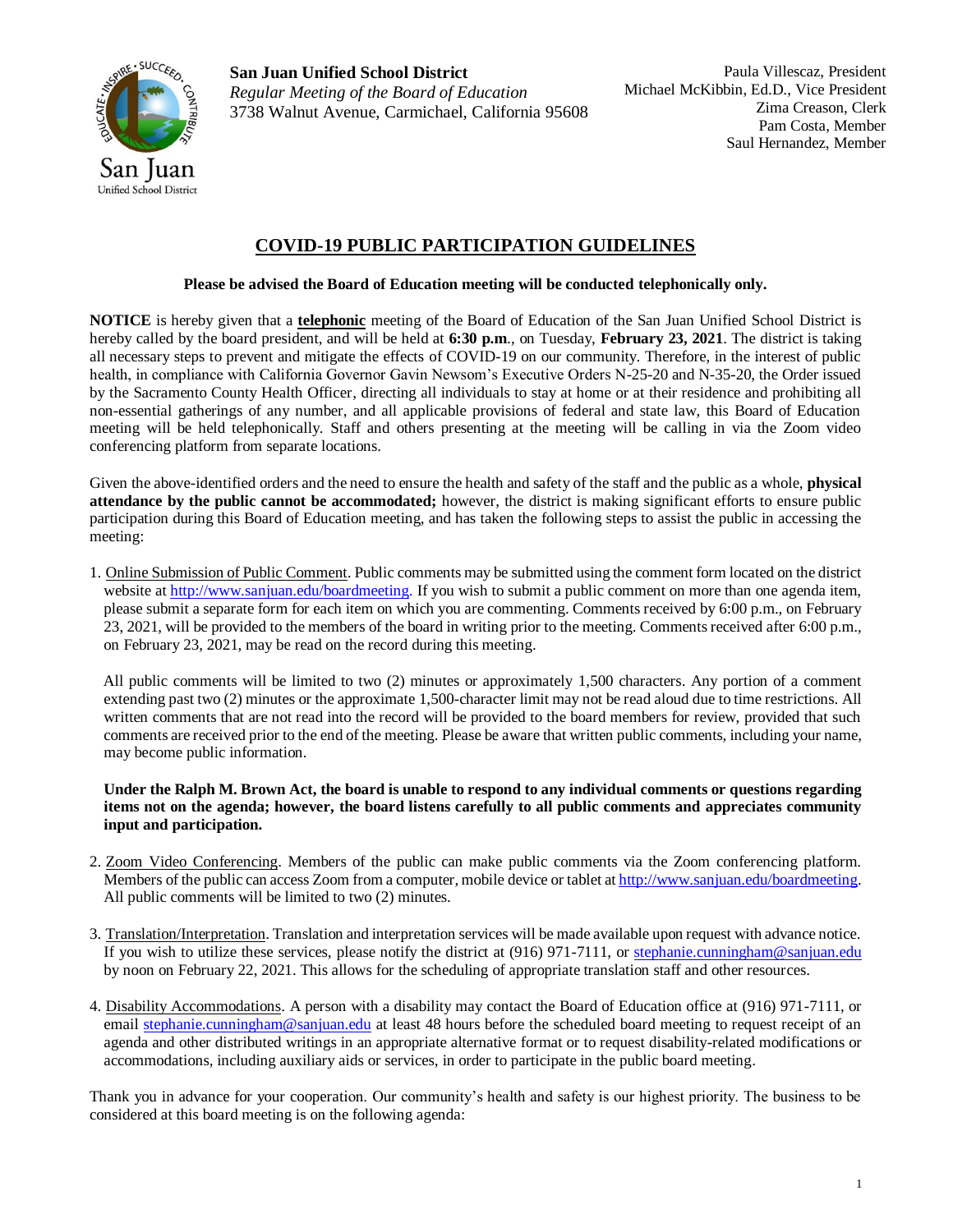### **Board of Education Agenda February 23, 2021**

# **A. OPEN SESSION/CALL TO ORDER/ANNOUNCEMENT OF CLOSED SESSION TOPICS – 5:15 p.m.**

1. Visitor Comments (for closed session agenda items only)

Board Bylaw 9323 limits visitor comments to two (2) minutes per speaker, with no more than 30 minutes per single topic. Time will be extended for any speaker who uses an interpreter.

# **B. CLOSED SESSION – 5:15 p.m.**

1. Personnel Matters (Education Code section 44929.21[b]) – non-reelection of probationary teacher.

2. Conference with Legal Counsel – Existing Litigation pursuant to Government Code section 54956.9(d)(1). Name of Case: Magali Kincaid, Benito Juarez Neighborhood Association, Neighborhood Elections Now, Juan Yniguez, Carolina Flores, Damaris Canton v. San Juan Unified School District, Complaint for Violation of the California Voting Rights Act and in the Alternative, For Violation of the Voting Rights Act of 1965 and the California Constitution, Sacramento Superior Court Case No. 34-2020-00286475.

# **C. RECONVENE OPEN SESSION/PLEDGE OF ALLEGIANCE – 6:30 p.m.**

**D. APPROVAL OF THE MINUTES –** February 9, 2021, regular meeting, pages 2308-2311.

# **E. ORGANIZATIONS/ANNOUNCEMENTS – 6:35 p.m.**

### **1. Recognition**

**a. Arts Education Month** (Townsend-Snider)

- Action: Adoption of Resolution No. A-399 proclaiming the month of March as Arts Education Month. **2. High School Student Council Reports**
- **3. Staff Reports**
- **4. Board-appointed/District Committees**
- **5. Employee Organizations**
- **6. Other District Organizations**
- **7. Closed Session/Expulsion Actions** (Government Code section 54957.1)

### **F. VISITOR COMMENTS – 6:45 p.m.**

Board Bylaw 9323 limits visitor comments to two (2) minutes per speaker, with no more than 30 minutes per single topic. Time will be extended for any speaker who uses an interpreter.

# **G. CONSENT CALENDAR – G-1/G-7** – **7:15 p.m.**

Action: The administration recommends that the consent calendar, G-1 through G-7, regarding regular business items, be approved. Any item may be removed for further discussion and separate action following consideration of remaining agenda items.

- 1. \*Personnel appointments and separations.
- 2. \*Purchasing Report purchase orders and service agreements, change orders and construction and public works bids.
- 3. \*Business/Financial Report quarterly investment report.
- 4. Acceptance of the following gifts:

**Family and Community Engagement:** from Kniesels Automotive Inc – for Career Technical Education automotive programs: \$1,000.

**Grand Oaks Elementary School:** from 7-Eleven Inc: \$711.

- 5. \*Approval to dispose of surplus property pursuant to Board Policy 3270 and Education Code sections 17545 and 17546.
- 6. \*Approval to submit the Consolidated Application, Winter Report 2021 (Part II) to the California Department of Education and State Board of Education.
- 7. \*Adoption of Resolution No. 3028, approving the second amendment to the lease agreement for the San Juan High School HVAC and roofing upgrades for gymnasiums project no. 204-9390-P1 between SJUSD and Clark & Sullivan Builders, Inc. dba Clark/Sullivan Construction.

\*Material provided.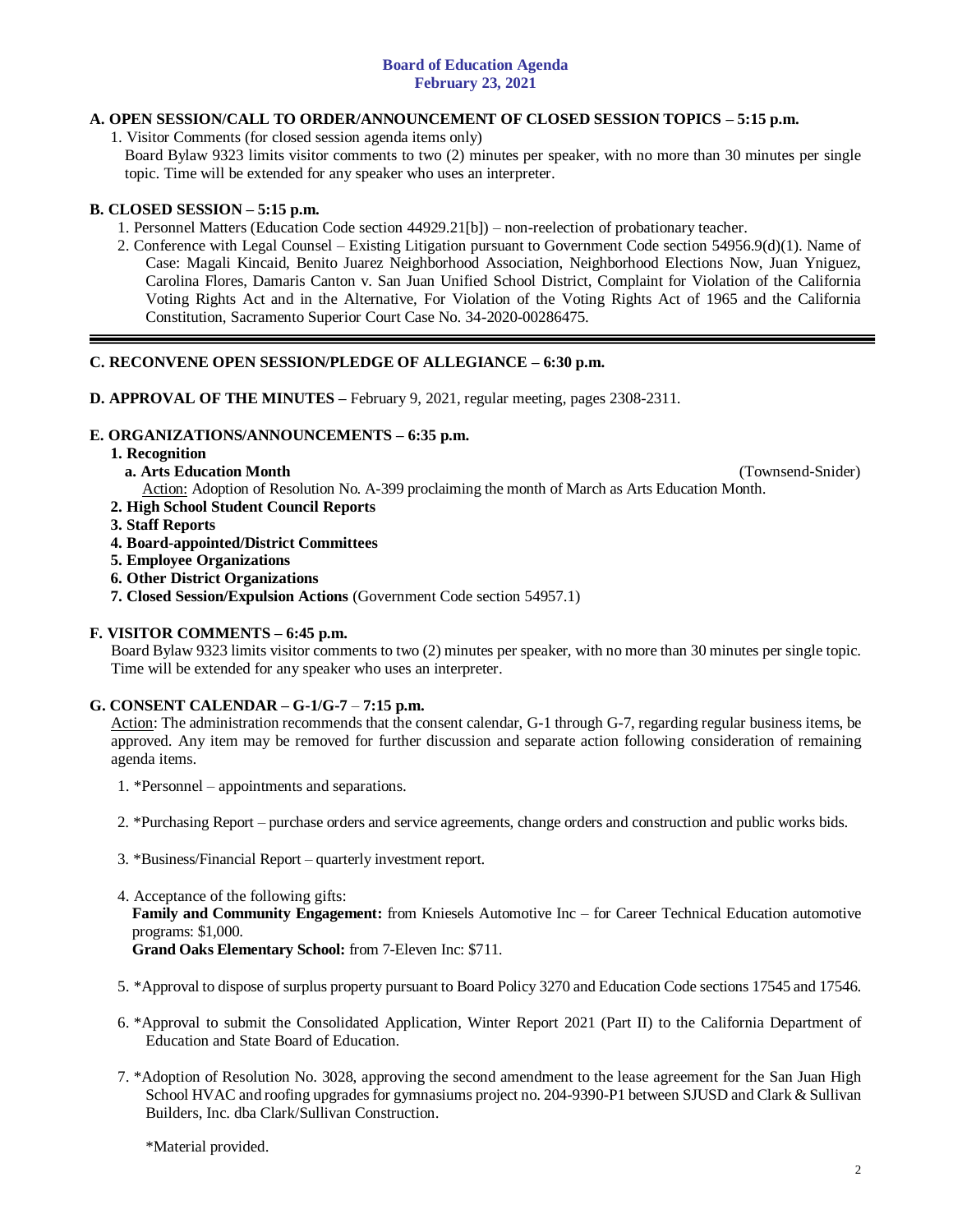# **H. CONSENT CALENDAR (continued, if necessary)** Discussion and action on the items removed from the consent calendar. **I. BUSINESS ITEMS 1. COVID-19 Update – 7:20 p.m.** (Kern) Material provided. Report: regarding an update on the district's COVID-19 safety plans and reopening status. **2. Public Hearing No. 2: Gateway International Charter School Renewal Petition – 8:00 p.m.** (Flagler) Material provided. (Public Hearing No. 1/Discussed: 01/12/2021) Public Hearing/Action: The superintendent is recommending that the board grant the Gateway International charter renewal petition for a term of five years from July 1, 2021 through June 30, 2026. **3. Public Hearing No. 1: California Montessori Project San Juan Campuses Charter School Renewal Petition – 8:05 p.m.** (Flagler) Material provided. Public Hearing/Discussion: The superintendent is recommending that the board hold a public hearing regarding the charter school renewal petition for California Montessori Project San Juan Campuses. Action anticipated: 04/13/2021. **4. Recommendation for Reduction in Particular Kinds of Services (TK-12 Certificated) – 8:20 p.m.** (Oropallo) Material provided. Discussion: regarding Resolution No. 3023, reducing or discontinuing particular kinds of services and the corresponding amount of certificated staffing that will be reduced as a result; and Resolution No. 3024, establishing criteria to apply to break a tie in seniority for certificated staff affected by program reductions and who have the same date of hire. Action anticipated: 03/09/2021. **5. Recommendation for Reduction in Particular Kinds of Services (Adult Education) – 8:25 p.m.** (Oropallo) Material provided. Discussion: regarding Resolution No. 3025, reducing or discontinuing particular kinds of services and the corresponding amount of certificated staffing that will be reduced as a result; and Resolution No. 3026, establishing criteria to apply to break a tie in seniority for adult education certificated staff affected by program reductions and who have the same date of hire. Action anticipated: 03/09/2021. **6. Notice of Intent to Reduce Classified Positions – 8:30 p.m.** (Oropallo) Material provided. Discussion: regarding Resolution No. 3027, reducing or eliminating certain classified positions, effective June 30, 2021, due to lack of work and/or lack of funds. Action anticipated: 03/09/2021. **7. Variable Term Waiver – 8:35 p.m.** (Oropallo) Material provided. Action: The superintendent is recommending that the board approve the submission of one Variable Term Waiver to the California Commission on Teacher Credentialing. **8. Assignment of Teachers Outside Regular Base Credential – 8:40 p.m.** (Oropallo) Material provided. Action: The superintendent is recommending that the board approve an addendum to Resolution No. 3011 authorizing the assignment of certificated employees to areas outside their authorized credential

during the 2020-2021 school year per Education Code sections 44256(b), 44258.2, 44263 and 44865.